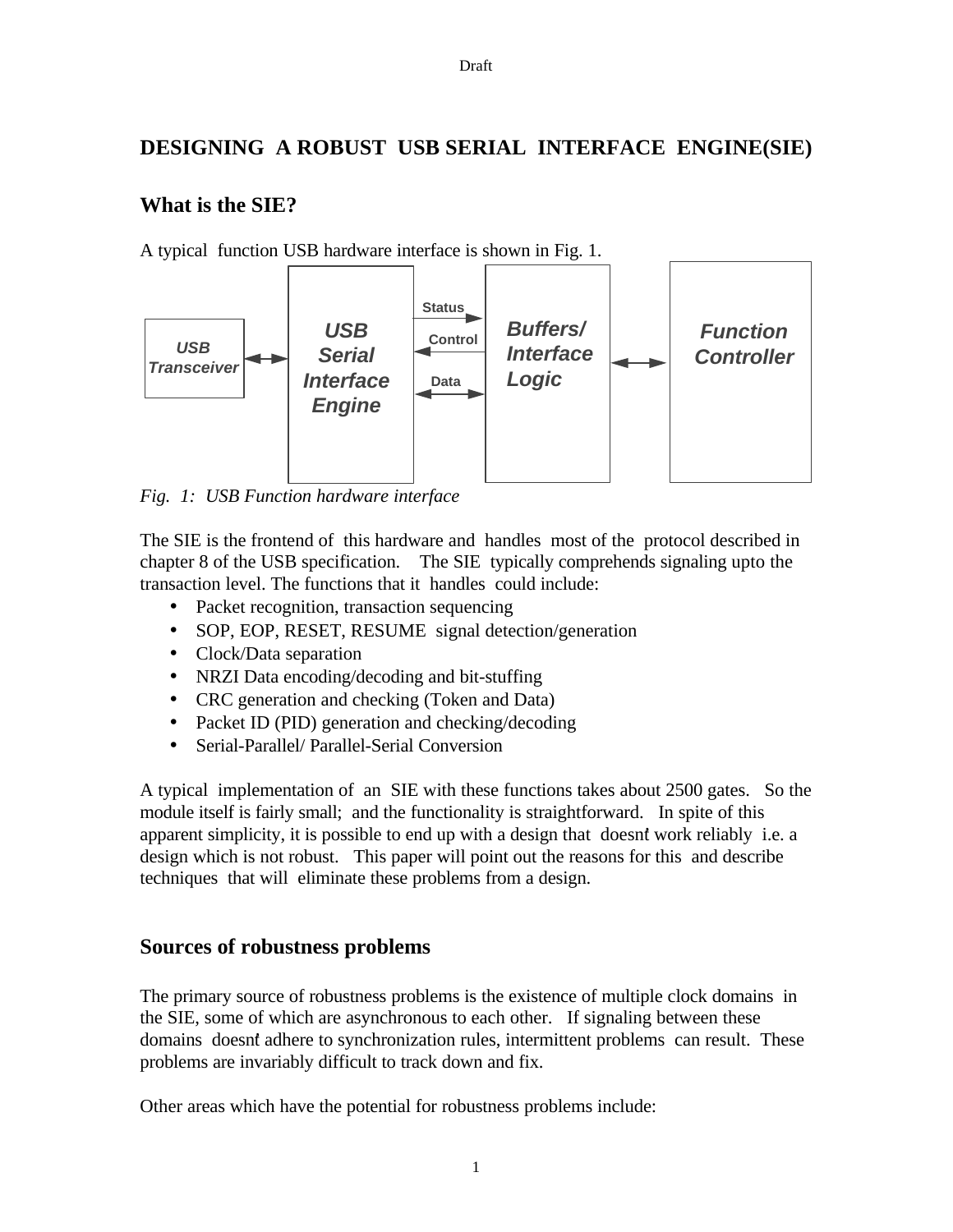- out-of-band signal handling on per-packet basis
- bit stuffing/unstuffing
- special casing for setup, iso etc
- special casing for low speed
- suspend /resume support

The following sections will review each of these areas in turn and discuss techniques to address the problems.

# **Multiple clock domains**

The typical SIE has to deal with four clock zones in three domains:

- USB host 12Mhz clock or receive clock
- internal 4x clock (48Mhz) and transmit clock (divided by 4 version)
- SIE backside clock or interface clock

Each of these domains is discussed in turn in the following sections.

## **DPLL and receive clock**

The 12Mhz clocks in the host/hub and the function are aysnchronous since they are derived from different crystals which can have a tolerance of +/-0.25%. So bitwise synchronization is needed and achieved with the help of a PLL. A typical implementation would use a digital PLL with 4x oversampling to derive the received clock.. At any bit, the derived clock period can be +/-25% of the nominal period as explained below.

A typical DPLL state machine is shown in Fig. 2 and runs on the 48Mhz clock.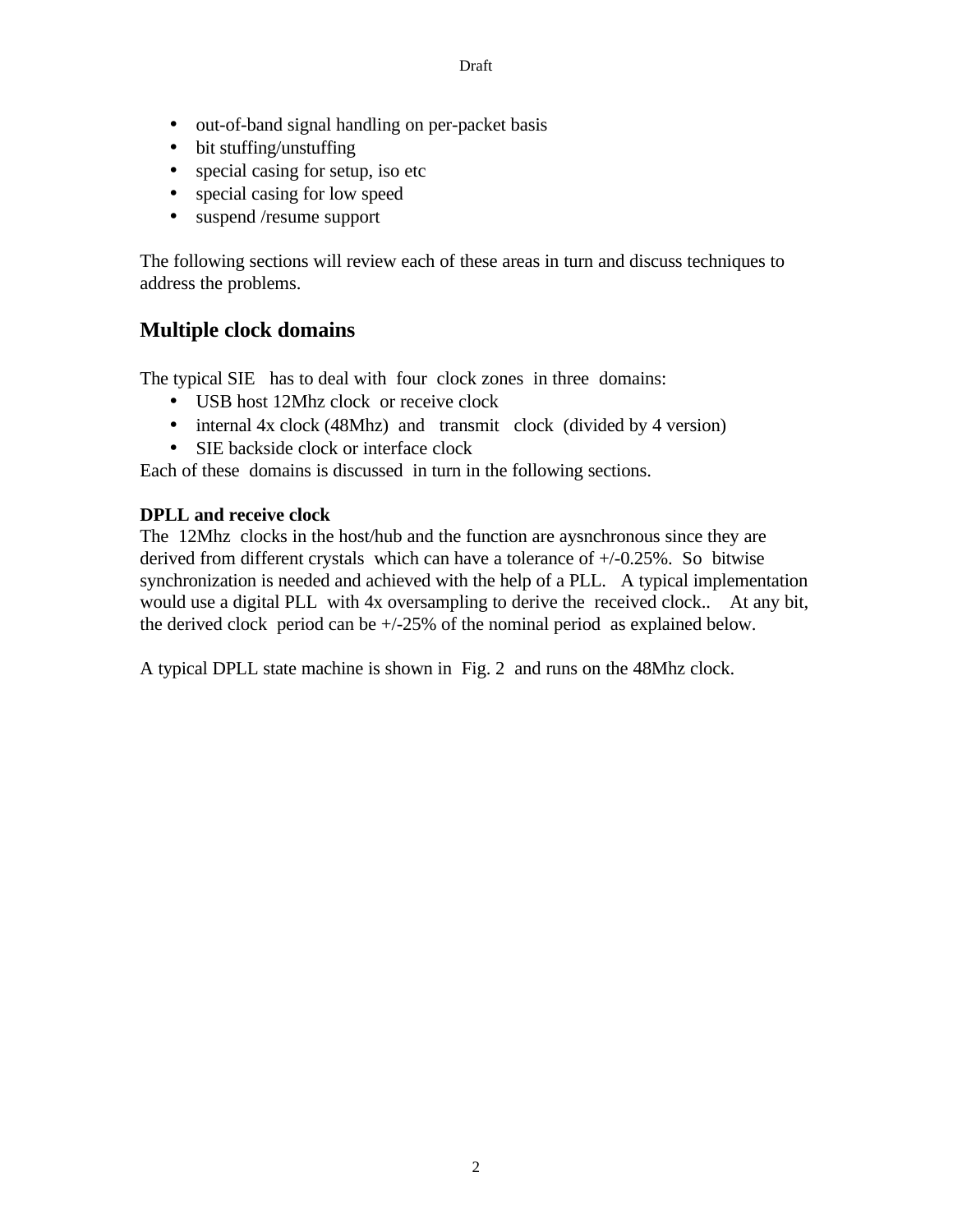Draft



*Fig. 2: Example DPLL implementation*

'a' and 'b' are the differential receiver output synchronized by a stage of the 48Mhz (also a' is synchronized on the rising edge and b' is synchronized on the falling edge.

In this state machine, states C and D are used to lock to the incoming bitstream using the initial transitions (edges); after lock is achieved the DPLL circulates in either the right half (when bit stream is a  $1'$ ) or in the left half (when bitstream is a 0). The nominal loop is through the 4 states in a vertical line  $(5764 \text{ or } 1320)$ . In this nominal loop, the inner two states generate the clock high period and the outer states generate the clock low period for the receive 12Mhz clock. These states are chosen to ensure adequate setup and hold time for clocking the extracted data. Transitions in the bit stream result in switching between the loops; if there is no change in bit width (perfectly synchronous clocks), the transitions will be from states 0 and 4. If the bit width is shorter (host is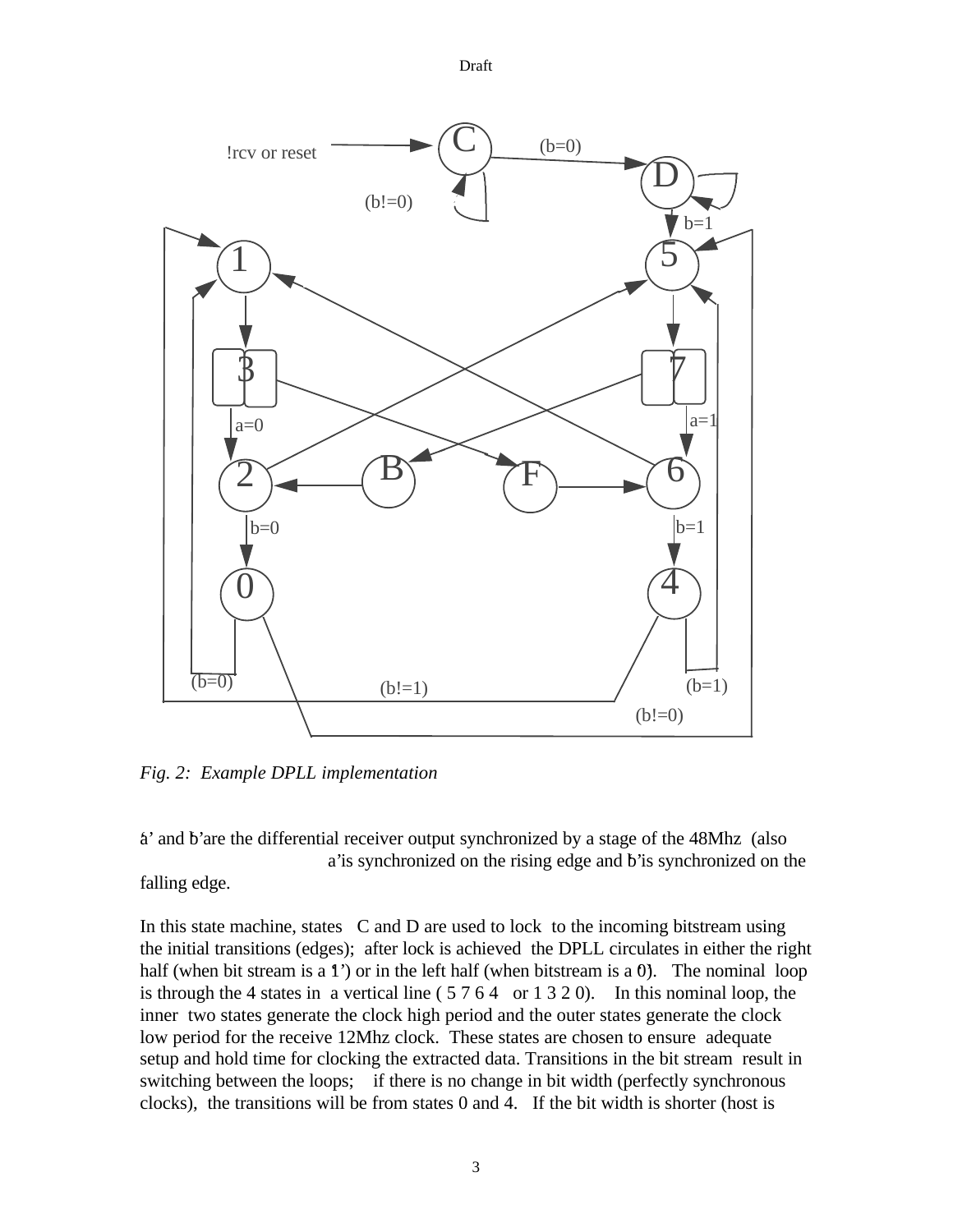running at a higher frequency), the transition will be from states 2 and 6. So the low period of the derived clock is shortened by one 4x period for the short bit. A long bit width will cause detours from states 3 and 7 through states F and B before going to states 6 and 2 respectively; this will add an extra 4x high period to the derived clock.

With the state encoding shown, bit 2 of the state (encoded as bits 3..0) represents the data; a glitch-free receive clock can be obtained by running the derived clock through a flip-flop clocked by the 4x clock. Further qualification and use of the received bitstream (e.g. sync detect) should be based on this extracted clock on the extracted data.

A corollary of the way this DPLL works is that if there are not enough edges (at least 2) received, lock cannot be achieved (i.e. DPLL will not progress past the D state) and no clock can be derived. This can happen for example when resume signaling is received by the awake function. It could also arise if the differential receiver generates an edge when it sees the transition from idle to single-ended 0 signaling during reset.

### **Race Conditions in the transmit domain**

The clock zones in the second domain are synchronous; however race conditions could occur in signaling between the 1x and 4x sub domains because the 1x clock is derived from the 4x clock. This may be a bigger problem in some target technologies than in others. The problem is exacerbated by the need to switch the hardware between transmitter and receiver clocks.

Since the USB is half duplex several of the modules in the SIE can be shared between transmit and receive e.g. the crc logic . Since every USB transaction includes receive and transmit phases, the state machines carry state between the phases. So there is a need for a means to reliably multiplex between receive clock and transmit clock. A state machine is shown in Figure 3. It switches btween the receive clock (dclk from the dpll) in state 0 and the transmit clock (clk12s) in state 3. The output clock is  $0$ ' in the other states. This mechanism provides a glitch free clock which has the low period extended during the transaction phase transitions. The rcv signal indicates that the SIE is in receive mode. When generating this signal it is important to ensure that the reflection of a transmitted EOP does not get seen as the start of a new packet and cause the mux to switch over to receive (i.e. to the dpll clock which won't be generated because there are not enough edges for the dpll to lock on).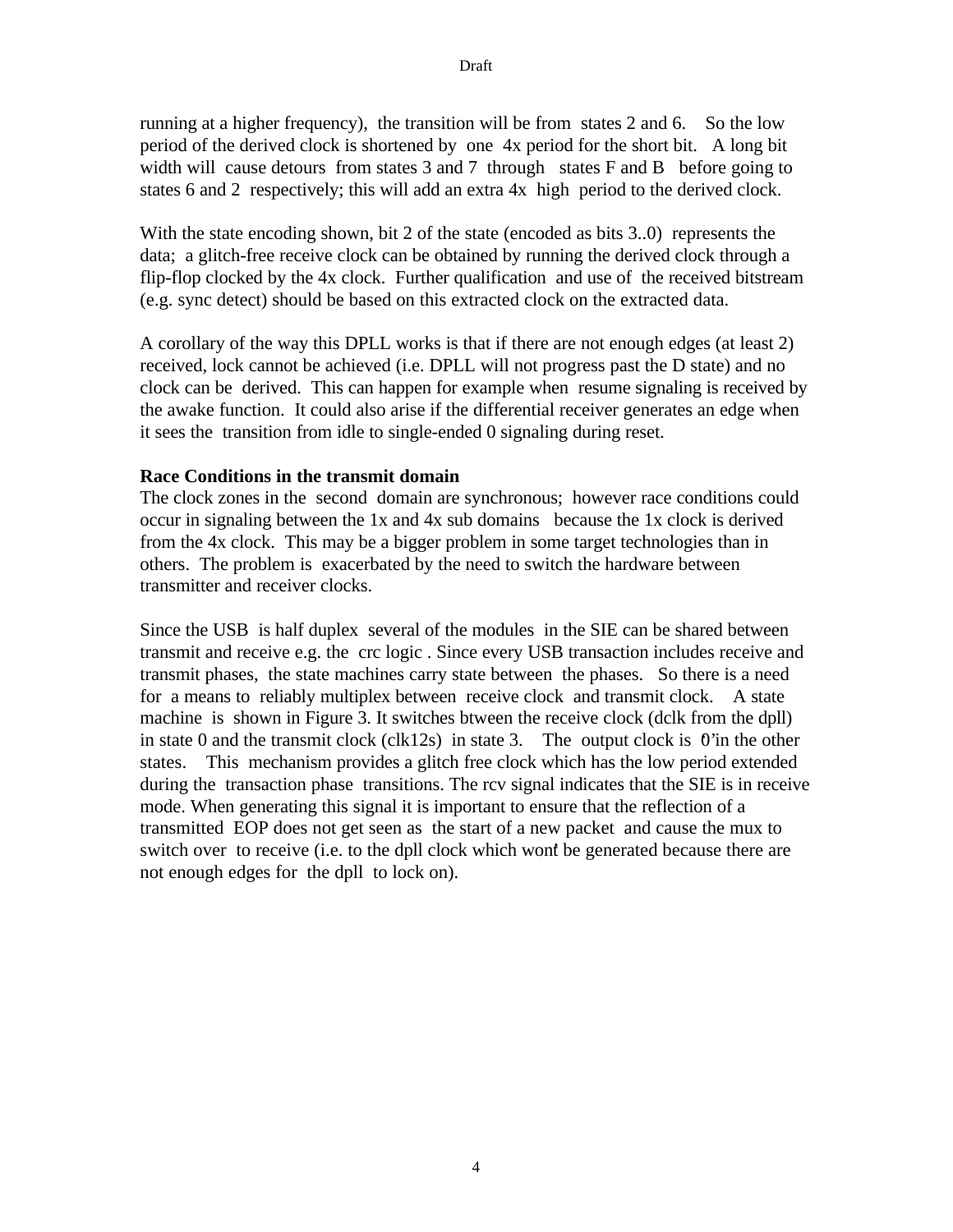1 3 3 2  $clk12s=0$ rcv=0 &dclk=0 dclk=0 rcv=1&clk12s=1 0 reset

*Fig 3: Switching between transmit and receive clocks*

All synchronous designs will have some skew between the different branches of the clock tree (shown as skew1 in Figure 4). The addition of logic to generate the clocks and multiplex the clocks in the SIE creates additional skew between the nominally synchronous clock domains. The timing paths of signals which go between these domains should be analyzed closely to avoid race conditions and consequent anomalous behavior. The End Of Packet (EOP) is one such signal which is derived in the 4x domain ( as described later) and used by the state machines in the 1x domain.

Draft

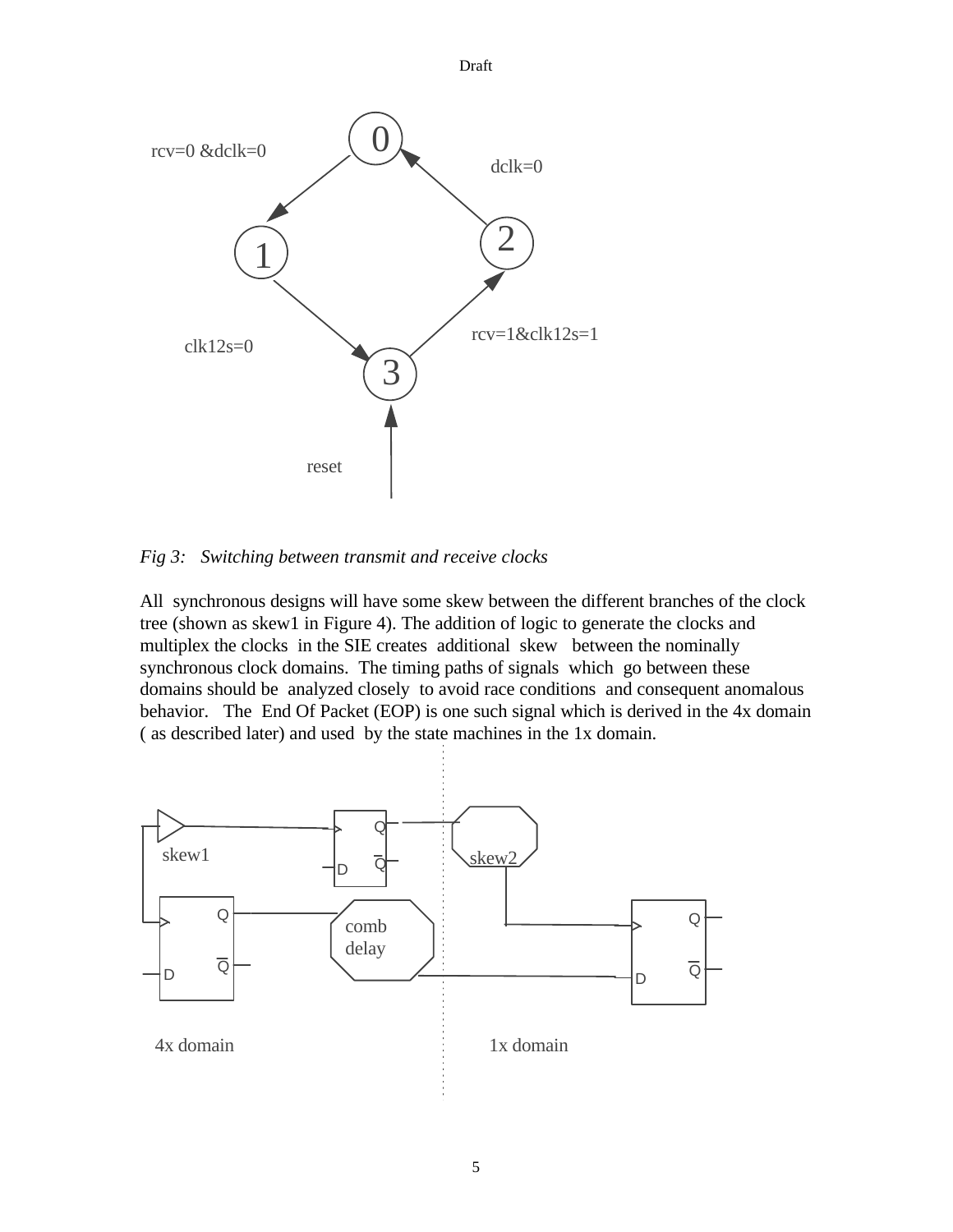#### Draft

*Fig. 4: Inter-domain signaling between nominally synchronous domains*

### **The backside clock**

The SIE backside could be running on a different clock than the SIE; since the data transfer interface is byte wide, standard four phase closed loop signaling with handshake signal synchronization can be used for the data transfers. Fig. 5 shows the transfer of received data bytes from the SIE to the backside using READY signal from the SIE and the RD signal handshake from the backside.



*Fig 5: Rx\_Data transfer*

Fig. 6 below shows the transfer of transmit data from the backside to the SIE using READY from the SIE and WR handshake from the backside.



*Fig 6: Tx\_Data transfer*

Other control signals from the backside to the SIE must be synchronized as well; this is typically done with the fastest clock which is the 4x clock in the SIE. The resulting signals will be in the 4x domain and since they are used in the 1x domain, they should be analyzed for race conditions as described in the previous section.

# **Packet delimiters and out of band signaling**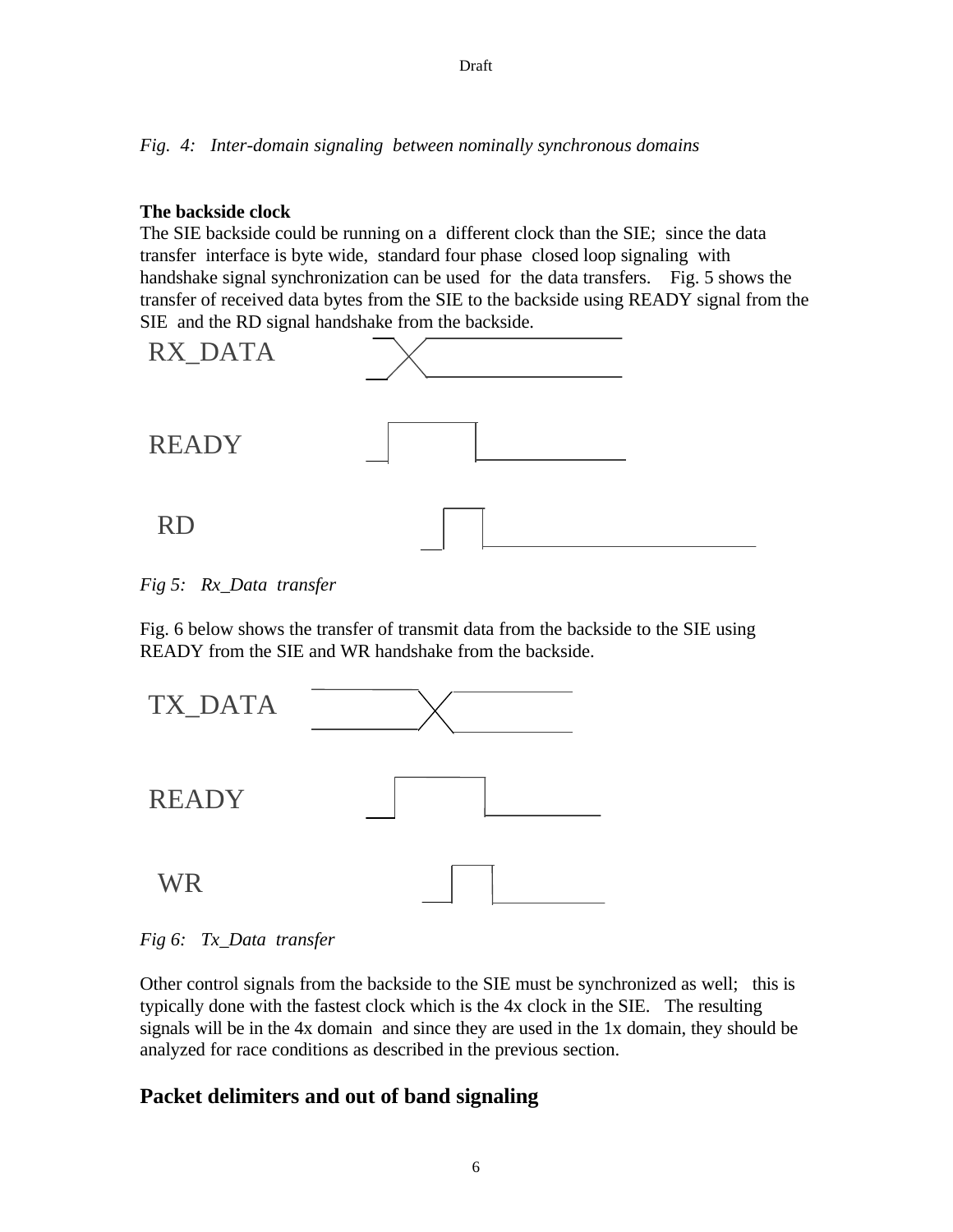Precise detection of packet delimiters is crucial for robust SIE operation. Each packet has a start delimiter (or sync) and end delimiter (or EOP). The nominal sync field consists of an NRZI KJKJKJKK pattern. Even though this is an in band (made up of differential signals) pattern, the initial bit may be distorted due to hub turn on behavior ; as noted previously, the DPLL may need some edges to achieve lock as well. An easy way to account for this is to use only the latter portion of the sync field to detect sync. This works because only the end of sync is needed to delimit the start of information in a packet.

The sync detection can be done prior to data extraction in the DPLL. The detected end of sync will then need to be synchronized with the data stream extracted by the DPLL. It is easier and recommended to look for the end of sync in the data stream extracted by the DPLL. The pattern being searched for should comprehend that the data output from the DPLL during interpacket gap and unlocked states are not to be used when detecting the sync pattern.

The EOP detection is more difficult because an out of band (single-ended 0 or se0) value needs to be detected and timed followed by an in band signal. The se0 should be assumed to be asynchronous to the inband signaling. This asynchronism could be due to a combination of hub behavior, single ended receiver behavior and differential receiver/DPLL behavior . The signaling passes through several stages of receivers and transmitters between the host and the function. This produces skew between the inband signaling and the out of band signaling. The in band  $\langle \rangle$  out of band transitions could also result in differential receiver output edges which can affect clock extracted by the DPLL. The USB spec requires full speed USB agents to accept se0 widths greater than or equal to 82 ns and to reject widths of less than 40 ns. There are similar requirements for low speed devices. The se0 of the EOP also needs to be terminated with a J transition.

One way to meet all these requirements for EOP detection is to use a state machine running in the 4x domain as shown in Fig. 7.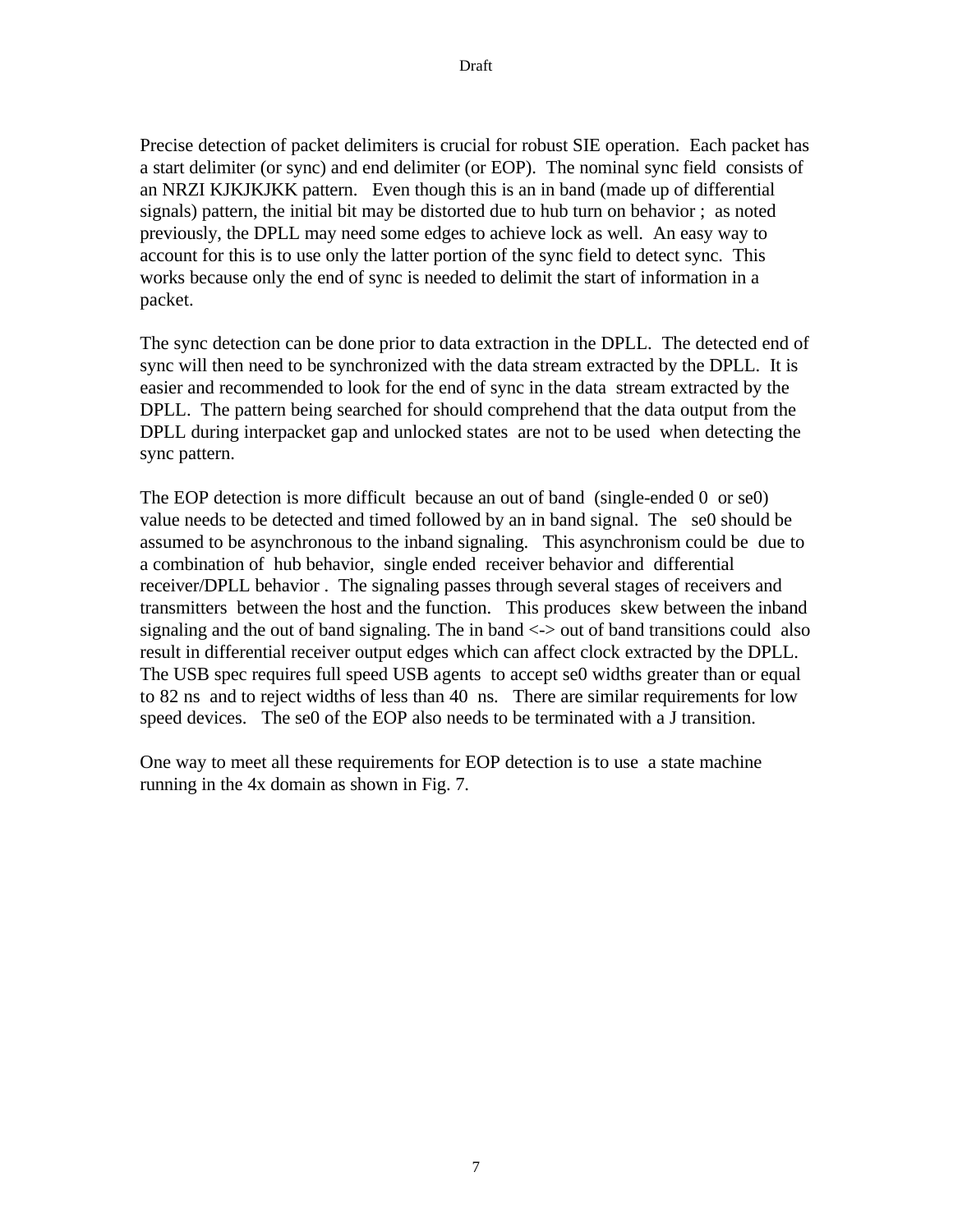se0 se0 se0 j/eop se0 j/eop  $!(se0+j)$ 

Draft

*Fig. 7: eop detection state machine*

This EOP is detected in the 4x domain; however it is used by the state machines in the 1x domain. This interdomain signaling should be analyzed carefully for race conditions as described in a previous section. Note that the EOP and the J detection are asynchronous; this is accounted for in the dead state on the extreme left. There is a similar asynchronous zone between the inband signaling at the end of the packet and the out of band se0 of the EOP which follows it. This may manifest itself as an extra bit at the end of the packet and so is termed dribble; this must be accounted for in the state machines when delimiting the end of packet. These state machines should also take into account the fact that the possible dribble may follow a bit stuff at the end of a packet.

# **Other design subtleties**

Bit stuffing and unstuffing can be implemented by putting the state machines and datapath on hold while stuffing or stripping the extra bit. Bit unstuffing near the EOP needs to be handled carefully as explained above.

Although most transactions are three phase, ISO transactions are only two phase and the state machines need to comprehend this. Similarly SETUP transactions are identical to OUT transactions except that they cannot be NAKed or STALLed. The data buffering and the state machines need to take this into account. Data toggle sequencing logic at a bidirectional endpoint should take into account the specific requirements for the starting toggle sequence of each stage of a control transfer.